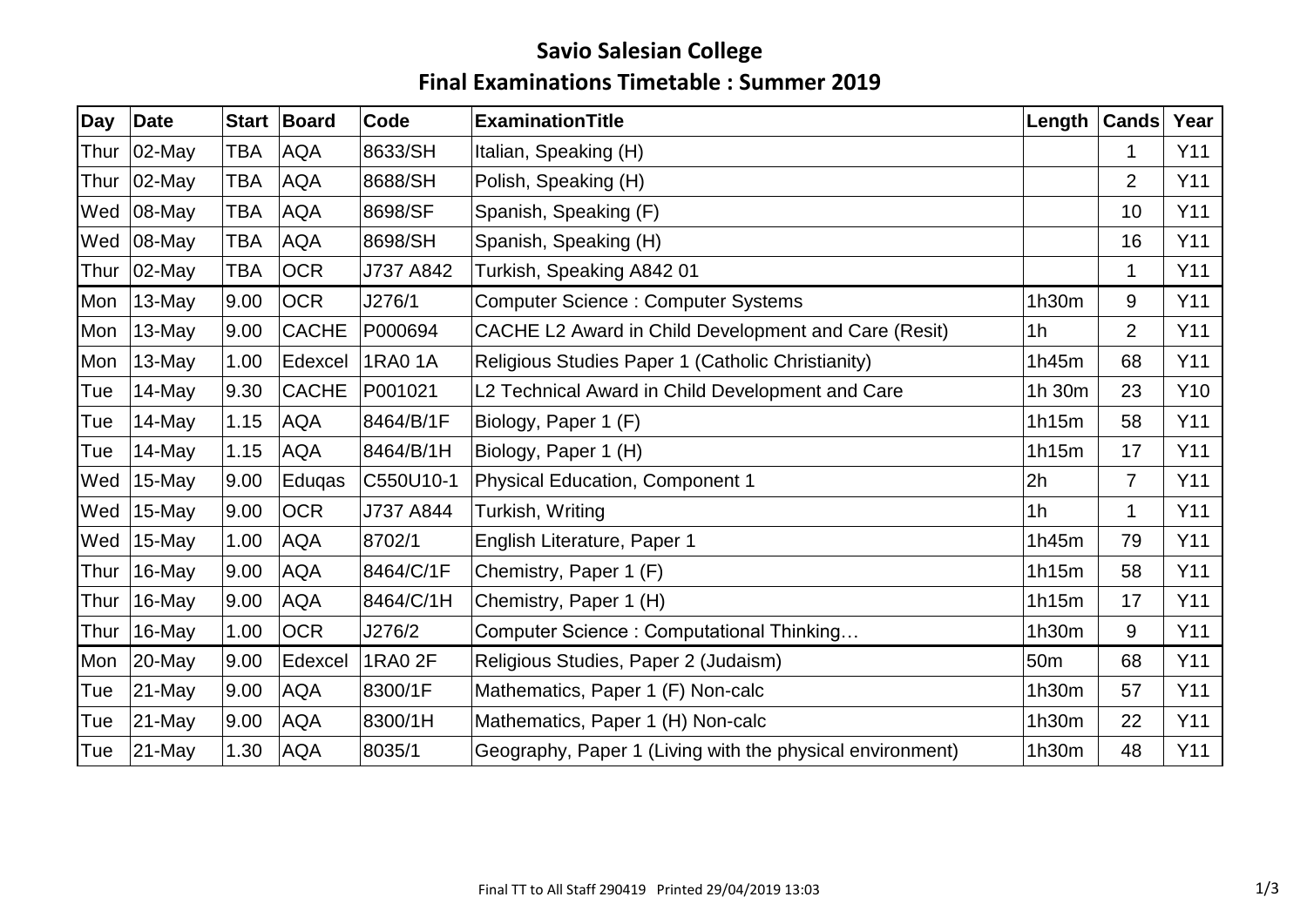## **Savio Salesian College Final Examinations Timetable : Summer 2019**

| Day  | Date            |      | Start Board | Code      | <b>ExaminationTitle</b>                                          | Length          | <b>Cands</b> | Year |
|------|-----------------|------|-------------|-----------|------------------------------------------------------------------|-----------------|--------------|------|
| Wed  | $ 22$ -May      | 9.00 | <b>AQA</b>  | 8698/LF   | Spanish, Listening (F)                                           | 35m             | 10           | Y11  |
| Wed  | $ 22$ -May      | 9.00 | <b>AQA</b>  | 8698/LH   | Spanish, Listening (H)                                           | 45m             | 16           | Y11  |
| Wed  | $ 22$ -May      | 9.00 | <b>AQA</b>  | 8698/RF   | Spanish, Reading (F)                                             | 45m             | 10           | Y11  |
|      | Wed $ 22$ -May  | 9.00 | <b>AQA</b>  | 8698/RH   | Spanish, Reading (H)                                             | 1 <sub>h</sub>  | 16           | Y11  |
|      | Wed $ 22$ -May  | 9.00 | <b>OCR</b>  | J737 A841 | Turkish, Listening                                               | 50 <sub>m</sub> | 1            | Y11  |
|      | Wed $ 22$ -May  | 1.15 | <b>AQA</b>  | 8464/P/1F | Physics, Paper 1 (F)                                             | 1h15m           | 58           | Y11  |
| Wed  | $ 22$ -May      | 1.15 | <b>AQA</b>  | 8464/P/1H | Physics, Paper 1 (H)                                             | 1h15m           | 17           | Y11  |
| Thur | $ 23$ -May      | 9.00 | <b>AQA</b>  | 8702/2    | English Literature, Paper 2 (Modern texts and poetry)            | 2h15m           | 79           | Y11  |
| Thur | $ 23$ -May      | 1.30 | Edexcel     | 1RA0 3A   | Religious Studies, Paper 3 (Catholic Christianity)               | 50 <sub>m</sub> | 68           | Y11  |
| Fri  | $24$ -May       | 9.00 | <b>WJEC</b> | 5929UA    | Sport & Coaching Principles - Unit 2, Fitness for Sport onscreen | 1h 30m          | 32           | Y10  |
| Fri  | $24$ -May       | 9.00 | <b>AQA</b>  | 8633/LH   | Italian, Listening (H)                                           | 45m             | 1            | Y11  |
| Fri  | $24$ -May       | 9.00 | <b>AQA</b>  | 8633/RH   | Italian, Reading (H)                                             | 1 <sub>h</sub>  | 1            | Y11  |
| Mon  | $ 03 - Jun $    | 9.00 | Edexcel     | 1H10 10   | History, Paper 1 (Crime and Punishment)                          | 1h15m           | 36           | Y11  |
| Mon  | $ 03 - Jun$     | 1.15 | <b>AQA</b>  | 8633/WH   | Italian, Writing (H)                                             | 1h15m           | 1            | Y11  |
| Tue  | $ 04 - Jun$     | 9.00 | <b>AQA</b>  | 8700/1    | English Language, Paper 1                                        | 1h45m           | 78           | Y11  |
| Tue  | $ 04 - Jun $    | 9.00 | <b>WJEC</b> | C700U10-1 | English Language, Component 1                                    | 1h 45m          | 1            | Y11  |
| Tue  | $ 04 - Jun $    | 1.30 | <b>OCR</b>  | J737 A843 | Turkish, Reading                                                 | 1 <sub>h</sub>  | 1            | Y11  |
|      | Wed $ 05$ -Jun  | 9.00 | <b>AQA</b>  | 8698/WF   | Spanish, Writing (F)                                             | 1 <sub>h</sub>  | 10           | Y11  |
|      | Wed 05-Jun      | 9.00 | <b>AQA</b>  | 8698/WH   | Spanish, Writing (H)                                             | 1h15m           | 16           | Y11  |
|      | Wed $ 05 - Jun$ | 1.00 | AQA         | 8035/2    | Geography, Paper 2 (Challenges in the human environment)         | 1h30m           | 48           | Y11  |